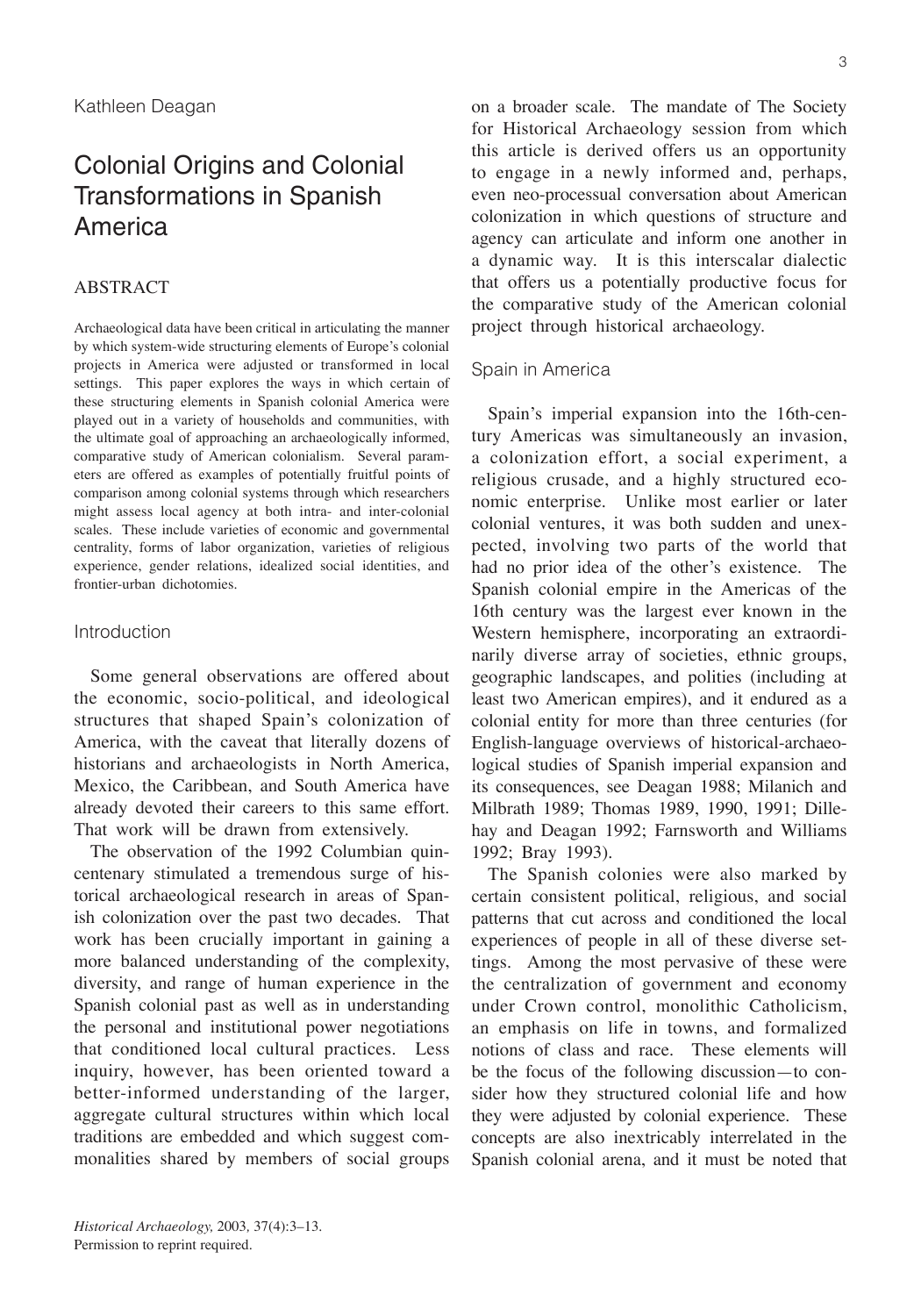it is probably both impossible and inappropriate to fully segregate them as analytical units.

# Colonial Origins

That said, it is necessary to briefly divert to pre-Columbian Spain, since the Spanish colonial empire in the Americas can only be understood against the backdrop of more than 2,000 years of invasion, colonization, and multiculturalism in the Iberian Peninsula itself. From the 8th century B.C., Iberia was colonized by Greeks, Phoenicians, Carthaginians, Romans, Visigoths, and, finally, in the 8th century A.D. by Muslim Arabs and Berbers.

Under the subsequent eight centuries of Muslim rule, a richly diverse society developed, blending elements of Roman, Iberian, and Arab cultures, in which Muslims, Christians, and Jews coexisted and intermarried (Mann et al. 1992; Vernet 1992). Nevertheless, Christian rulers began efforts almost immediately after A.D. 711 to recapture Spain from its Muslim overlords, and in 1492 the last Moorish stronghold of Santa Fe de Granada fell to the Catholic monarchs, Ferdinand and Isabela. The fall of Granada not only united Spain under Christian rule but also ushered in a new era of religious fervor, intolerance, and intense proselytizing promoted by Queen Isabela. It was in this context that Columbus returned from his first voyage of exploration with news of the New World, and the invasion of America by Spain began.

The initial Spanish colonial effort was very different from the system that ultimately prevailed in the Americas. The Columbian project was an economic partnership between the Crown and Columbus's private interests, self-consciously modeled on the Portuguese *feitoria* system. It was specifically organized as a moneymaking trading venture in which largely self-contained European communities would establish profitable trading alliances with American natives and share the profits with the Crown. Once in America, however, this economic vision did not remain compelling to either the Spanish colonists or the colonized people of America. Local needs and expectations were simply not met by the institutional model of the *feitoria*. Resistance, rebellion, and individual enterprise among both American Indians and nonelite Spaniards quickly recast the original imperial project from one of a

private-monarchical mercantile partnership to the territorially based and centrally controlled pattern of political and economic domination that came to characterize the Spanish empire from the 16th century onward (for expanded discussions of these themes, see Pérez de Tudela Bueso 1954, 1955; Stevens-Arroyo 1993; Deagan and Cruxent 2002:15–18).

The shift that occurred after 1500 (and after Christopher Columbus) in Spain's colonial strategy was a return, in a sense, to an earlier medieval pattern and a rejection of the economic modernity that persisted in the Portuguese colonies. The second mode of Spanish expansion into the Americas followed a pattern that had been translated from the Iberian *reconquista* to the Spanish conquest and colonization of the Canary Islands, which took place between about 1477 and 1497. Crown-licensed *adelantados* (expedition leaders) led largely self-supported expeditions of conquest during which successful conquistadors were rewarded with allocations of land and the servitude of the native people who occupied it.

Although the conquered populations were obligated to contribute labor as a token of their submission to Spain; nevertheless, they were theoretically granted the privileges of Castilian subjects as long as they adopted Christianity and accepted the sovereignty of Spain. The status and privileges of their chiefs were formally recognized. However, those new subjects who continued resistance (and the conquistadors defined the concept of resistance in very broad terms) were considered appropriate candidates for enslavement and despoliation (for detailed discussions of the structure and policy of early contact in the Canary Islands see Gibson 1966, 1987; Sauer 1966; Aznar Vallejo 1983; Lockhart and Schwartz 1983:59–86; McAlister 1984:63–65; and Tejera Gaspar and Aznar Vallejo 1992; and in America see McAlister 1984; Moya Pons 1986; Elliott 1987).

# American Encounter and Dominion

American colonization was also (at least from the point of view of the Spanish Crown) a compelling religious mission in which the conversion of conquered peoples to Catholicism was a paramount goal equal to that of economic exploitation. The revelation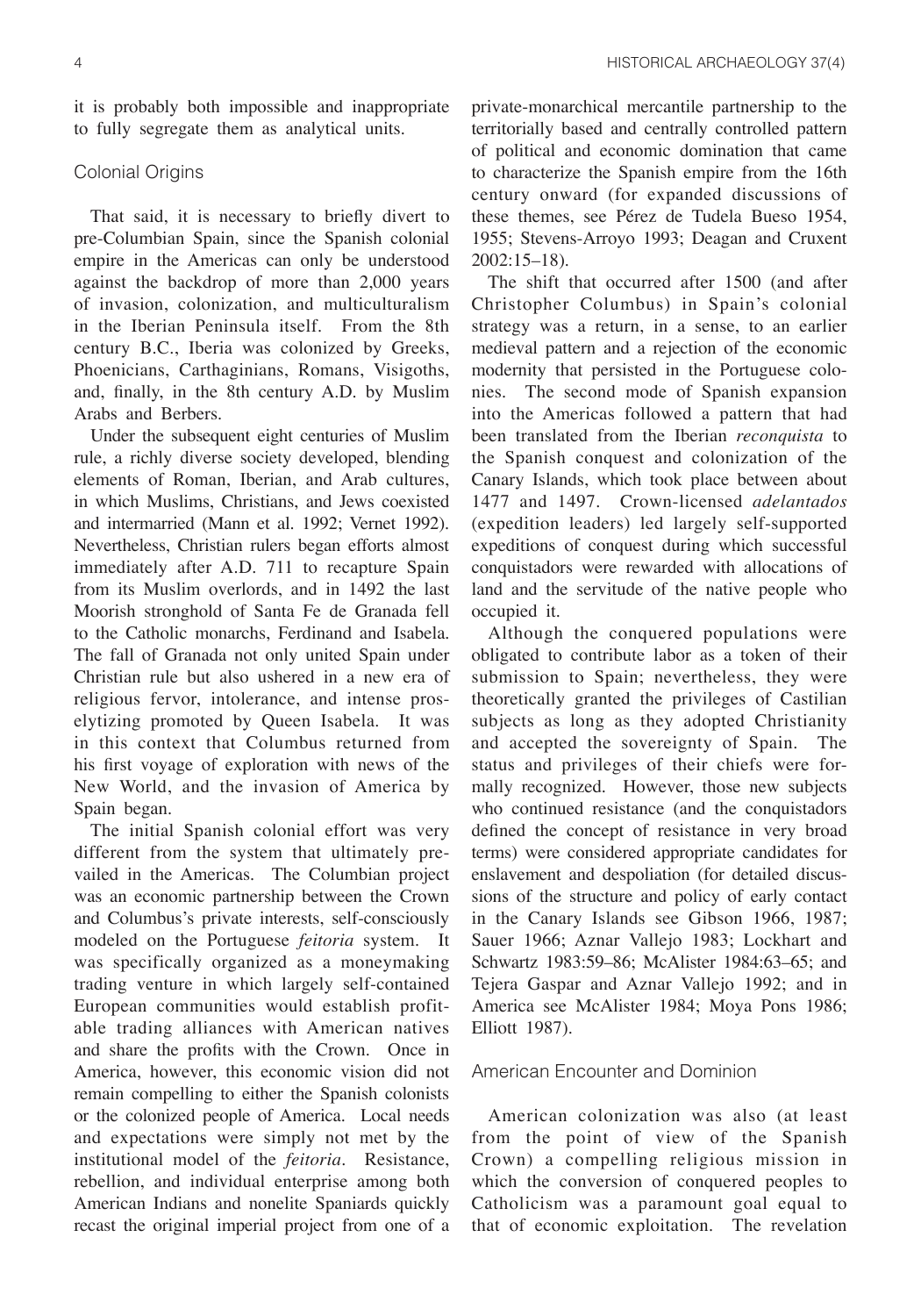that uncounted numbers of souls in need of Christian conversion were waiting in the New World intensified the religious motive for this enterprise. The justification for colonization itself was explicitly religious, codified in 1493 by the Bulls of Donation, issued by Pope Alexander VI (a Spaniard), which assigned Spain "a just title" to American lands. The colonizers were obligated to evangelize the inhabitants and make them Christians. Officially, this was the sole authority and justification for the Spanish empire in America.

The encounter with indigenous Americans provoked intense discussion, debate, and soulsearching in late-15th and early-16th-century Spain about the nature of these people and their potential capacity to live like Christian Spaniards (for synthetic and contrasting discussions of these see Hanke 1949; Brading 1991:79–101; Pagden 1992). From the very beginning, the official position of the dominant colonial institutional powers—the Crown and the Church—was in conflict with the practical position of the Spanish colonists and indigenous peoples who lived in the Americas. The Crown, vigorously encouraged by the Catholic Church, asserted that the Indians were their legal subjects and merited both rights and protection, while the colonists asserted that the Indians were subhuman and were best suited as a resource of labor. After it was formally determined in 1500 that they were, in fact, human beings by virtue of possessing souls, the Spanish Crown was careful to legally ensure that indigenous Americans could not be officially enslaved, and it issued a series of edicts to protect the American Indians (the Laws of Burgos) in 1512 (Hussey 1932). Much social and economic institutional development in America after that time was designed to ensure that the "free" Indians would be, nevertheless, a ready and reliable source of labor.

The problem of observing the Church and Crown's mandates to protect and respect the rights of the Indians while at the same time ensuring a reliable source of labor was initially resolved by a uniquely American interpretation of *encomienda*, implemented in Hispaniola in 1503 (for discussions of this institution see Lockhart and Schwartz 1983:64–72; McAlister 1984: 157–166; Elliott 1987; Gibson 1987). Those Indians associated with a particular allocation of land to an *adelantado* or conquistador were obliged to exchange their labor for instruction in Christianity and civilization. In order to make this more efficient, the Indians were regularly relocated and consolidated at centralized town locations convenient for Spanish labor exploitation and conversion. This process, known as *reducción*, figured centrally in the transformation of the American social landscape under colonization, leading in many cases to both a breakdown of traditional cultural patterns among many American Indian groups after contact and the spread of epidemic disease.

Epidemics provoked a rapid demographic decline in the native populations of the earliest Spanish-American colonies (Crosby 1972; Dobyns 1983; Henige 1986; Ramenofsky 1987; Bray 1993; Cook 1998), and this led in turn to a desperate (perceived) need by the Spanish colonists for alternate sources of labor. Their solution spelled doom for the hundreds of thousands of African people brought unwillingly to the Americas as slaves and introduced another social and population element into the colonial arena after 1520.

The enslavement of African peoples was justified by reference to the same religious-legal arguments that prohibited the enslavement of Indians, the Bulls of Donation issued by Alexander VI in 1493, which implied no obligation to evangelize and convert Africans since Spain held no territorial presence there. Furthermore, Africa was tainted by the hint of Islamic influence, which was sufficient justification for slavery. Curiously, once African slaves reached the American colonies, they were subjected to the ministrations of the Church, including evangelization and conversion. Conversion, however, did not bring liberation (Klein 1967:88–89). At the same time, we should note that a number of black Christian Spaniards (*ladinos*), both free and unfree, participated in the conquest and colonization of America as conquistadors and *encomenderos* (Landers 1990).

Race did not structure social interactions with conquered peoples in the Spanish empire in the same way that it appears to have in other European colonial arenas. In many ways, class and religion (although certainly an issue) overrode considerations of race. The labor requirements imposed on American Indians by *encomienda* and *reducción*, for example, applied principally to nonelite individuals. From the beginning of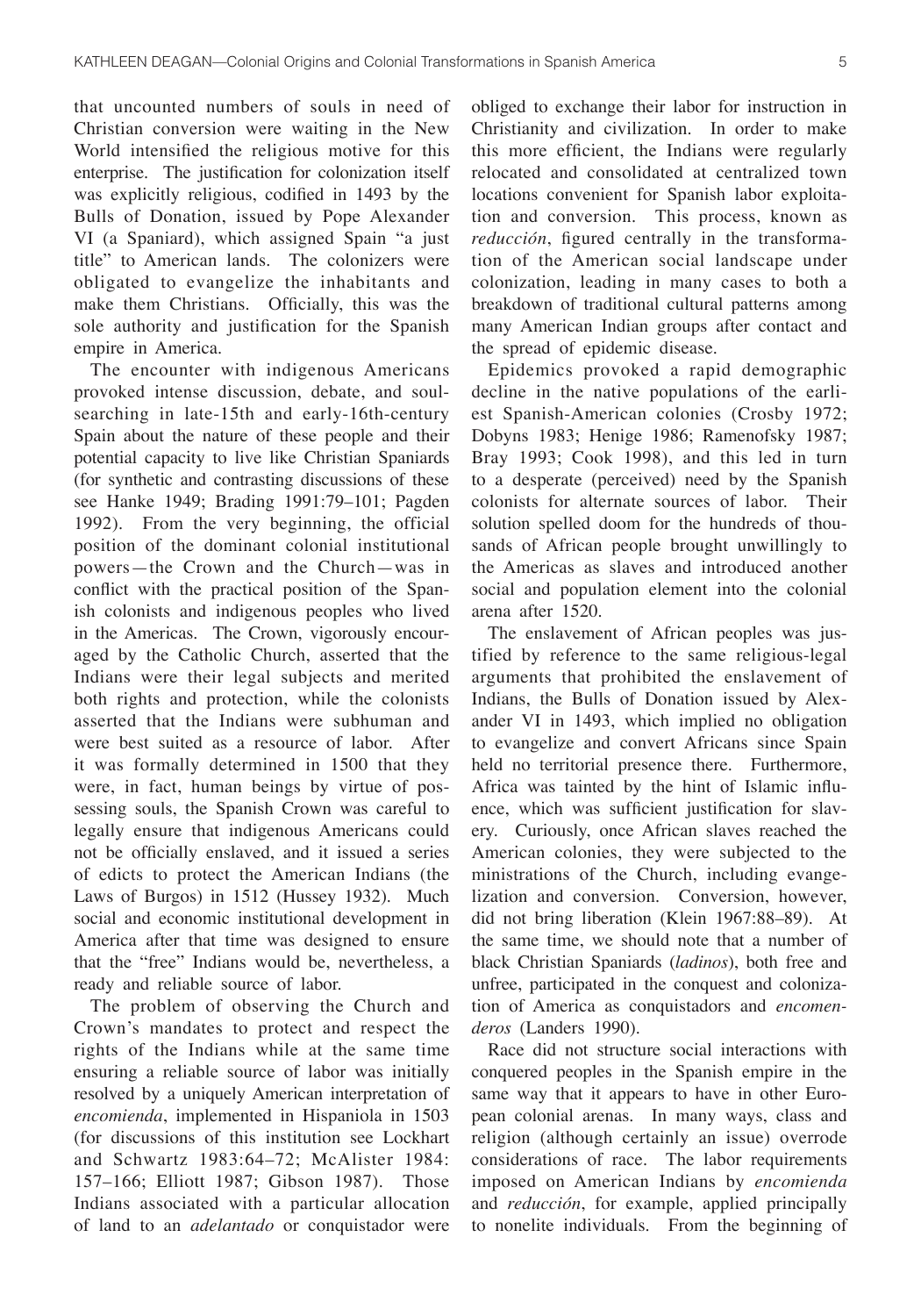imperial expansion in both the Canary Islands and in the Americas, official policy stressed respect for and recognition of the political importance of the *caciques* (paramount leaders). Elite accommodation was a cornerstone of initial Spanish policy toward the American Indians, based on the recognition, at least in principle, of a legitimate "Republic of Indians" and the political authority of its leaders (Hanke 1949:27; McAlister 1984:180; Gibson 1987:377; Bushnell 1989). These policies were formalized in 1512 by the Laws of Burgos and came to characterize Spanish-American interaction in those areas of the Americas with strongly differentiated chiefs and stratified societies.

In its own way, the accommodation of elites helped mitigate the tension between Crown policies to protect Indians as free subjects and colonists' desires to exploit Indian labor. By securing the alliance of the *caciques*, it was expected that they would impose conversion, labor requirements, and tribute on their vassals (Hanke 1949; Gibson 1987:377). This alliance came to be an especially important mechanism in frontier areas where there were few Spaniards and fewer towns.

In the earliest years of contact, the accommodation of elite American Indians included intermarriage between Spanish conquistadors or soldiers and Indian *caciquas* and noblewomen (Morner 1967:37; Floyd 1973:59–61; Lyon 1976: 148; Deagan 1985:304–305). Such marriages were intended to legitimize Spanish claims to land and labor, although in some cases, such as Spanish Florida, the marriages were entered into mistakenly through a misunderstanding of matrilineal descent rules.

# Economy and Identity

The need to control land and labor was critical to elite Spaniards. Such control was essential to gain access to American resources and raw materials (such as metals, cattle, and sugar), which were the primary sources of wealth in the context of Spain's mercantile colonial economic system. Control of labor and land was also necessary to maintain the elite social identity of *hidalguía*, being identified as a *hidalgo* (a person with claims to elite lineage, an *hijo de algo*). *Hidalguía* depended on a visibly Spanish lifestyle, the acquisition of wealth in the form of rewards for service to God and country, and the avoidance of labor (Wolf 1963:55–59; Lockhart and Schwartz 1983:61–63; Elliott 1987:1–10). To sustain *hidalguía*, it was essential, therefore, to control American resources that could be translated into wealth in the highly regulated colonial economy.

Spanish trade with the American colonies operated under a mercantilist policy, that is, the colonies were permitted to import from and export to Spain alone. To implement the policy and control commerce, a system of annual trade fleets known as the *Carrera de Indias* was implemented in 1503 (for detailed discussions of the *Carrera* and its impacts see Haring 1947; Parry 1966; Lynch 1969; Phillips 1990; Morales Padrón 1992; Avery 1997). The *Carrera* was controlled by a government institution known as the *Casa de la Contratación*, which was located in Seville. Through the *Casa*, Seville came to establish a monopoly on the control of Spanish-American shipping, and throughout most of the colonial period the mechanisms for the distribution of goods were designed to work to the advantage of the powerful Sevillian merchants who, in turn, made strategic trading alliances with land- and labor-owning colonists.

European manufactured goods were exchanged for such American materials as bullion, spices, cattle hides, sugar, and dyewood at annual and highly regulated trade fairs. This is not to say that the European goods arriving in Spanish America were of exclusively Sevillian or even Spanish origin. Archaeological assemblages (as well as shipping records from various archives) show an immediate and sustained international character in Spanish colonial material life in all parts of the Spanish Americas; German, French, Portuguese, Chinese, Dutch, Italian, English, and Spanish goods passed through Seville and made their way to the colonies (Deagan 2002a: 24–27; 2002b).

The *Carrera* system primarily benefited those who controlled resources on both sides of the Atlantic, but it proved to be inefficient and unable to meet the needs of the majority of Spanish-American colonists. Irregular scheduling, pirate attacks, hurricanes, shipwrecks, and a multitude of taxes and duties on shipped goods all contributed to the inadequacy of the Sevillian system as the exclusive mechanism for colonial trade. These problems provoked widespread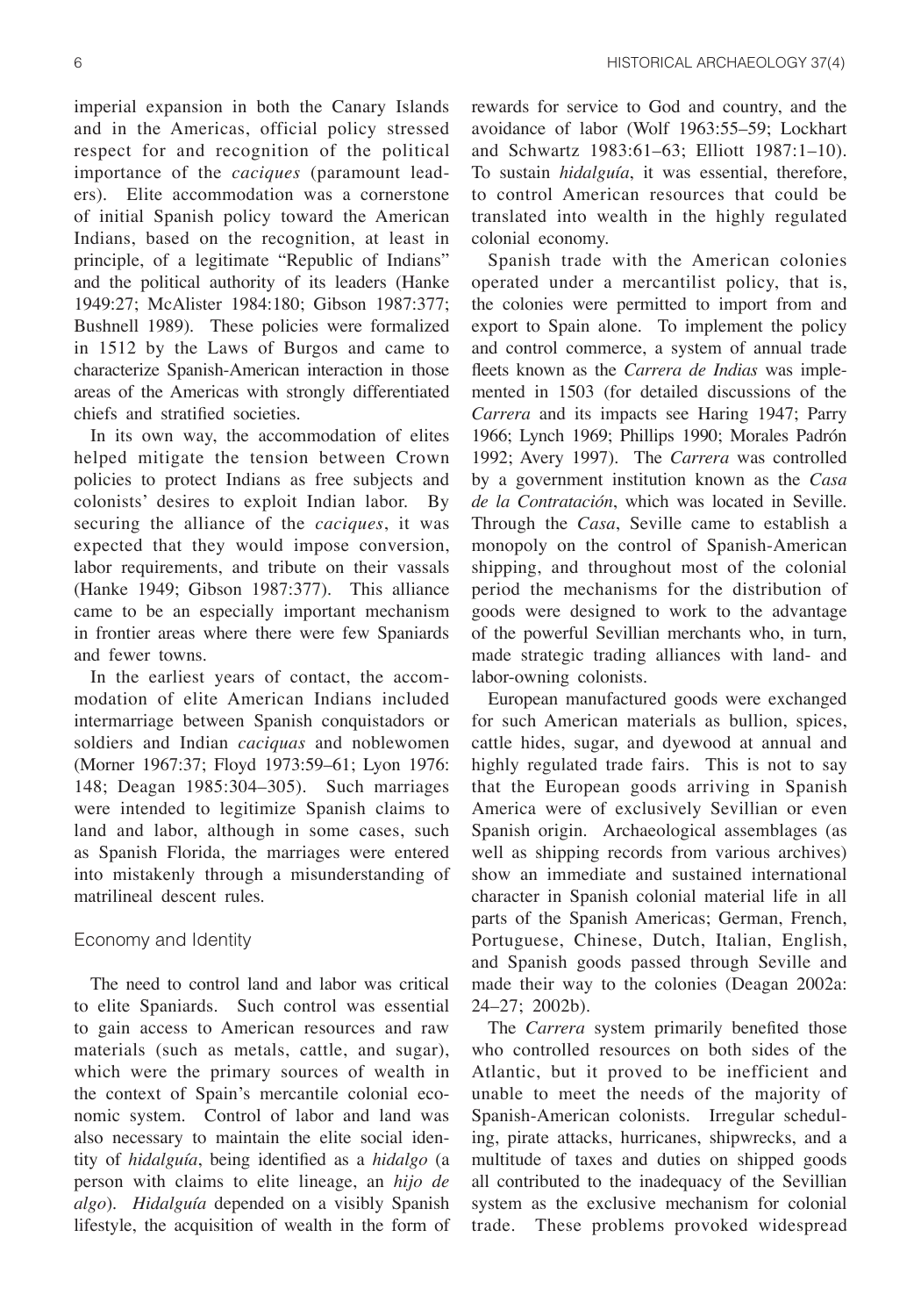dissatisfaction in the colonies and contributed to the colonists' willingness to engage in *rescate* (illicit, non-Spanish sources of trade). The Crown authorities were simply unable to control their subjects' *rescate*, and, in fact, the control of *rescate* came to be a very lucrative monopoly for many colonial officials. In some instances, such as in western Hispaniola, Spain was forced to relinquish its colonial territorial claims in order to impede smuggling activities (Hernández Tápia 1970; Hamilton and Hodges 1995).

Colonists also responded to the inadequacy of the exclusionary trade system by initiating the production of European-style goods in the Americas. Craft guilds (*gremios*) were established in New Spain during the first half of the 16th century to regulate the commercial production of a wide variety of commodities (Santiago Cruz 1960; Deagan 2002b:31–33). To archaeologists, among the most interesting have been the ceramics industries studied by Florence Lister, Patricia Fournier, Thomas Charlton, and others (Lister and Lister 1987; Charlton and Fournier 1993; Fournier 1998). Such production was not encouraged by the authorities who were "chronically suspicious of the commercial activities of its colonial subjects. If they traded with one another they could not easily be prevented from trading with foreigners" (Parry 1964:317). By the early decades of the 17th century, Spain had prohibited (although apparently could not prevent) all intercolonial trade in those commodities that were important Spanish exports, including wine, raisins, olives, almonds, silk, metals, and china goods.

Excavations in home sites throughout the Spanish empire reveal the extent to which these prohibitions failed. During the 17th century, for example, Mexican majolicas overwhelmingly dominated the assemblages of Spanish colonial households in Central and South America as well as in Florida, the Caribbean, and the American West. Ceramics produced in Spain are rare after 1600 in nearly all contexts but American-bound shipwrecks (Deagan 2002b:xvi–xvii).

# Life in Towns

The establishment of settled towns for both Spaniards and Indians was central to the Spanish imperial strategy for asserting social, political, and economic control in the Americas, and towns were the idealized setting for "civilized" life. The creation of Spanish towns in the Americas was a closely regulated and centrally controlled undertaking, both in the physical and the administrative organization of these settlements. The regulations governing town planning and organization were developed through the 16th century and formally codified in 1573. They provide a remarkable statement about Spanish intentions and ideals concerning "civilized" life and address not only spatial patterning but also environmental concerns, health, civic authority and organization, relations with Indians, religious matters, status, economy, commerce, and urban aesthetics (these are largely translated and reproduced in Crouch et al. 1982 and discussed by McAlister 1984:134–139). Nearly all Spanish-American municipalities established after 1500, whether urban centers or borderland *presidios*, show an overwhelming adherence to the general spatial patterns established in these ordinances (Foster 1960; Jones 1978:5–11; Chueco Goitia and Torres Bálbas 1981; Crouch et al. 1982; Deagan 1982).

However Spanish cultural practice was not sustained with such zeal within the households of these Spanish colonial towns. Archaeologists throughout the Spanish Americas have revealed striking adjustments to traditional Spanish practices in the domain of women in Spanish colonial households. Excavations at 16th- through 18th-century home sites in the Caribbean, Florida, Mexico, Panamá, Venezuela, and the Rio de la Plata region consistently reveal that domestic, female-associated aspects of those households are represented predominantly by American elements or mixed European-American-African elements, regardless of their documentary-based ethnic or racial identification. These include cooking technology (*manos, metates*, griddles, pots), ceramic technology, foodstuffs, and household management (such as the use of American Indian-style smudge pits in Spanish homes) (Deagan 1983: 108, 1995; Domínguez 1984; McEwan 1988, 1992; Ewen 1991; Charlton and Fournier 1993; Reitz and McEwan 1995; Senatore 1995). In contrast to this, as has been argued elsewhere (Deagan 1983, 1996; Ewen 1991), both traditionally "male" categories and socially visible categories of the material world (e.g., architecture, religious items, clothing) remained Spanish or European in form from the 15th through the 18th centuries.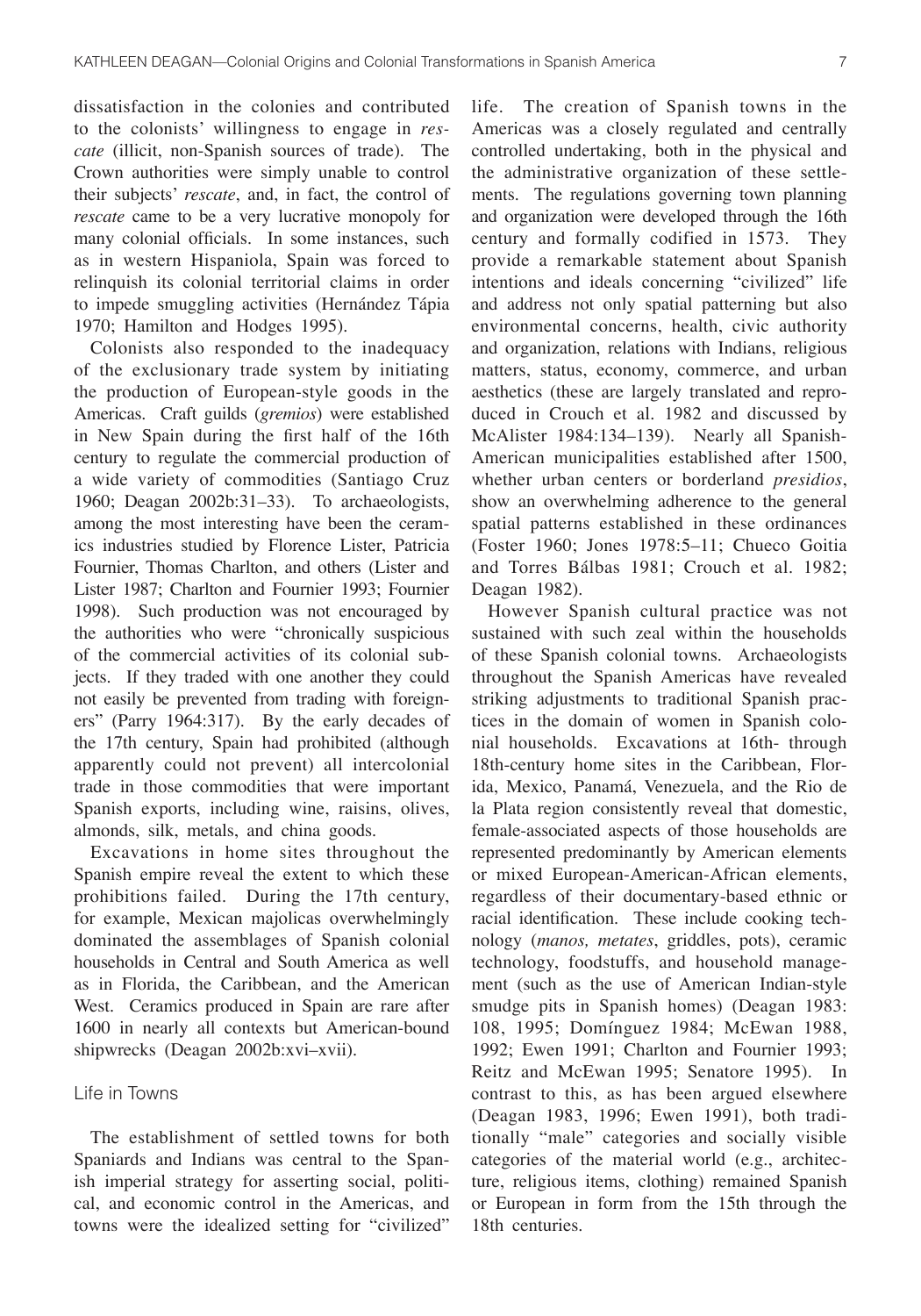This pattern of carefully maintaining the ideal of Spanish identification in socially visible areas while adapting to the local circumstances of the colonial setting in private and domestic life developed very rapidly as a mechanism for social integration in the towns of the Spanish empire. It suggests adherence to a highly structured set of pre-existing precepts—embodied in this case by the centralized church and government controls and the ideal of Spanish identification but implemented simultaneously with a high degree of flexibility and accommodation to local, indigenous conditions. Non-European women were a potent force in this process. Whether as wives, concubines, or servants, they were the brokers for European, Indian, and African exchanges within Spanish-American households and communities.

# Mestizaje and Cultural Genesis

Intermarriage and consensual relationships among Spaniards (mostly men) and Indians and Africans (mostly women) formed a crucial dynamic in creating, transforming, and stabilizing the social milieus of the Spanish-American colonies (Morner 1967; Nash 1980; Esteva-Fabregát 1995). Alliances between European and non-European partners accounted for between one-quarter and one-half of all marriages in some parts of the Spanish colonies during the 16th and 17th centuries (Arranz Márquez 1991). This was not a simple function of gender ratios since the proportion of Spanish women to Spanish men in the first 50 years of colonization was about the same as English gender proportions in the first decades of the Anglo-American colonization (Konetzke 1945; Deagan 1996). It was, rather, the influence of both the Catholic Church and, probably, the centuries-long traditions of *convivencia* and intermarriage in Spain itself.

While canonical law considered different religions to be an obstacle to marriage, it did not consider race an obstacle as long as both parties were Catholic (Konetzke 1946; Morner 1967:26, 36). Queen Isabela, for example, instructed the governor of Santo Domingo in 1503 to see to it that "some Christians marry some Indian women and some Christian women marry some Indian men, so that both parties can communicate and teach each other, and the Indians become men and women of reason" (Morner 1967:26). A large number of Spanish men also lived in *concubinage* with Indian and African women, and the Church tried vigorously to make them marry.

These unions led to a bewildering array of genetic (and social) admixture among European, Indian, and African populations, to which Spanish imperial ideology responded in characteristic fashion by the formal institutionalization of race mixture into more than 25 categories (which were explicitly illustrated in more than 1,000 colonial Mexican "Casta" paintings, best seen in García Saíz 1989). Although these categories reflected a commitment to social hierarchy and racial prejudice; nevertheless, they provided a formal means of integrating and legitimizing virtually any combination of racial attributes in a recognized institutional structure. Furthermore, they were used very flexibly in social practice. In 18th-century Mexico, for example, individuals often identified themselves at different times as belonging to different racial categories depending on the relative advantages of a category in a specific situation (Boyer 1997). Regardless of imperial legal categories and distinctions, people in the Americas apparently regarded their racial identity "not so much as an indicator of group membership or even as a badge of self definition within a static and rigid system, but rather as a component of (his) personal identity that could be manipulated and often changed" (Chance 1978:130–131).

# The Frontier

The goals of establishing civilized Christian life as dictated by the Church and the Crown were apparently adjusted most strikingly (and perhaps even largely ignored) in rural and frontier areas of the empire. There was little social integration of colonized people in these areas into the empire beyond the symbolic acknowledgment of imperial and Catholic dominion. In fact, there is some indication that the Spaniards who lived in these communities made far greater adjustments to the American mode of life than vice versa (Deagan 1985:300–304; Fowler 1991; Smith 1991; Thomas 1991; Charlton and Fournier 1993; Gasco 1993; Loucks 1993; Ruhl and Hoffman 1997). One historian of the Spanish frontier in New Mexico characterizes "Spanish colonists" as "anyone living in a manner more Spanish than Indian" (Kessell 1997:50).

The Catholic Church, however, was as profoundly influential on the colonial frontier as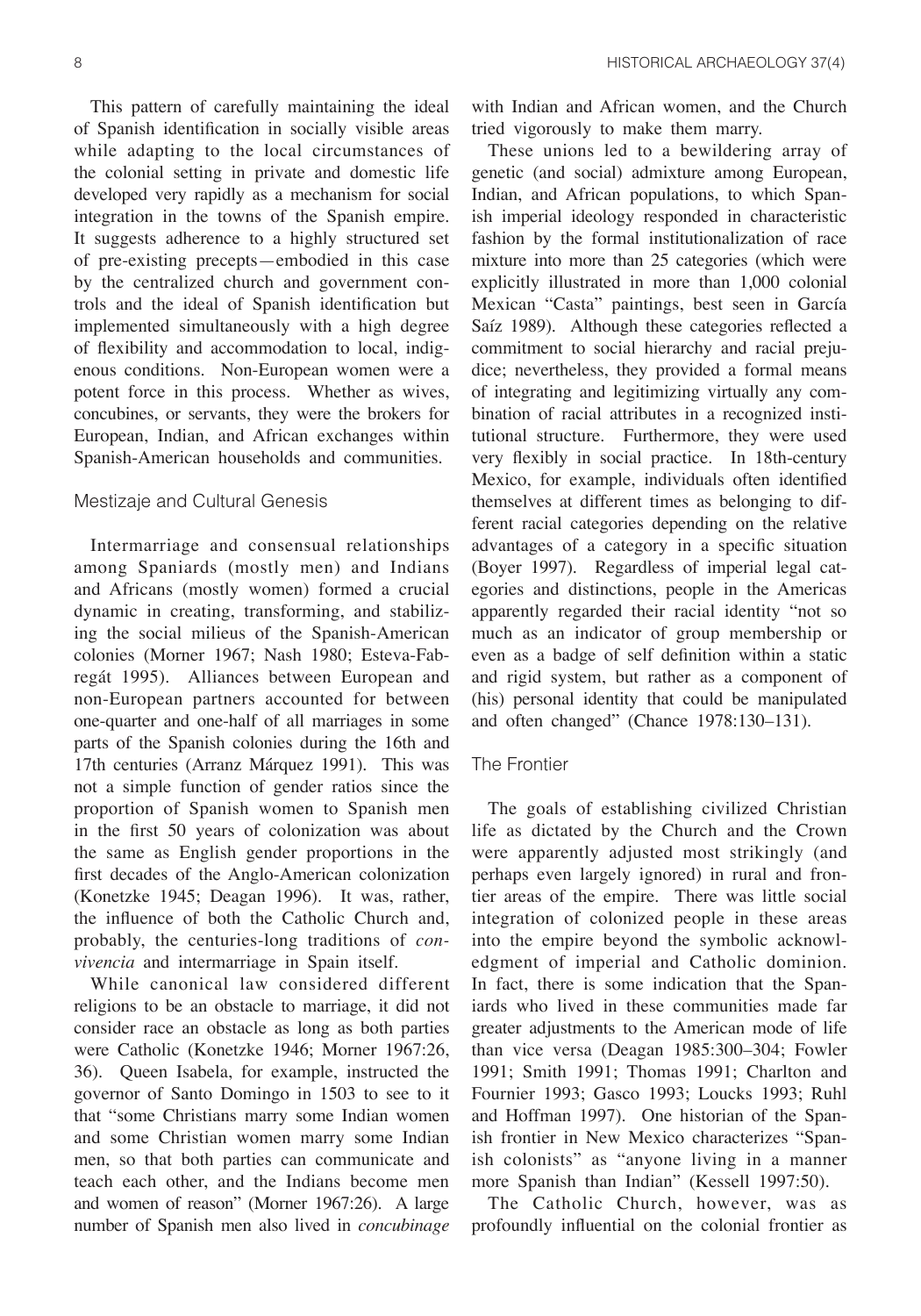it was in town settings. Missions evolved along the frontiers of the Spanish empire not only as centers of Christianity but also of Spanish political presence, economic production, labor organization, and defense. Both the institution of the mission and the concept of peaceful evangelization were features found exclusively in Spain's overseas holdings, evolving in response to local conditions. The idealized goal of empire—the creation of a Catholic state—had been achieved in Spain itself exclusively by force: warfare, forced conversions, expulsion, and the Inquisition. It was only in the isolated territories of the overseas empire that the greatly outnumbered Spaniards developed the principle and quite often the process of peaceful proselytizing and conversion.

Catholicism in America of A.D. 1500 was faced with a situation that recalled the original spread of doctrine more than a thousand years earlier—the accommodation of Catholic doctrine and practice to deeply held pagan beliefs and practice. The Spanish missionaries were, for the most part, flexible in recognizing that the acceptance of Catholicism was a highly variable and selective process for most American Indians, both materially and spiritually (McEwan 2001). Historical and archaeological research in Spanish-American missions documents the many ways in which elements of Catholic ritual were selected, rejected, and transformed by various groups from the Maya to the peoples of the United States southwest and southeast (Clendinnen 1987; Thomas 1990:357–397; Gutiérrez 1991:82–91; Weber 1992:105–121; McEwan 1993, 2001).

Archaeology has also begun to suggest that the Spanish missionaries themselves may have actively negotiated the adjustment of church ritual at the missions. Excavations have documented, for example, the inclusion of native and European grave goods with Christian Indian burials inside mission churches as well as the incorporation of charnel-house remains into Christian contexts (Thomas 1988:120–122; Milanich 1999:139; Larsen et al. 2001). And one of the most dramatic expressions of missionaries' accommodation to native patterns can be seen at the 17th-century site of San Luis de Talimali in Florida. There the massive Apalachee council house, symbolically and ritually important in native terms, looms over and faces the Catholic Church across the town

plaza where the traditional ritual ball game was played (Hann and McEwan 1998:75–77).

This accommodation of non-Christian practices and Catholic ritual can still be seen today throughout Spanish America in such things as the correlation of the Virgin of Guadalupe (Patroness of America) with the Aztec Maize goddess Tonantzín and the incorporation of native music, dance, and images into celebrations of the Mass and other rituals.

# Conclusion

There is no more relevant issue for historical archaeology than the European expansion and colonization after 1500, which was arguably the most influential historical process shaping the world in which most of us live and do archaeology today. Engaging in a comparative, archaeologically informed study of colonial systems in the Americas is something that we as archaeologists often talk about but rarely do. This undoubtedly has to do with the complexity of such a project, which not only requires investigation at a variety of distinct and explicit scales of inquiry (ranging from individual household experience to the colonial "system" itself) but also requires maintaining a continuous, vertical conversation among those scales.

The preceding assessment, admittedly selective and heavily condensed, of Spanish colonial practice and origins has tried to suggest some potential parameters along which such a comparative study of American colonization might be approached. They include the degrees and varieties of economic and governmental centrality, forms of labor organization, varieties of religious experience, gender relations, idealized social identities, and frontier-urban dichotomies. The aspects of such a comparison to which archaeological research can be particularly vital lie in understanding how these parameters, once defined, are played out in communities and how they shaped—through resistance, innovation, or incorporation of the "other"—the evolution of the colonial project itself.

# **REFERENCES**

#### ARRANZ MÁRQUEZ, LUIS

1991 *Repartimiento y encomienda en la isla Española*. Fundación García Arévalo, Santo Domingo, Dominican Republic.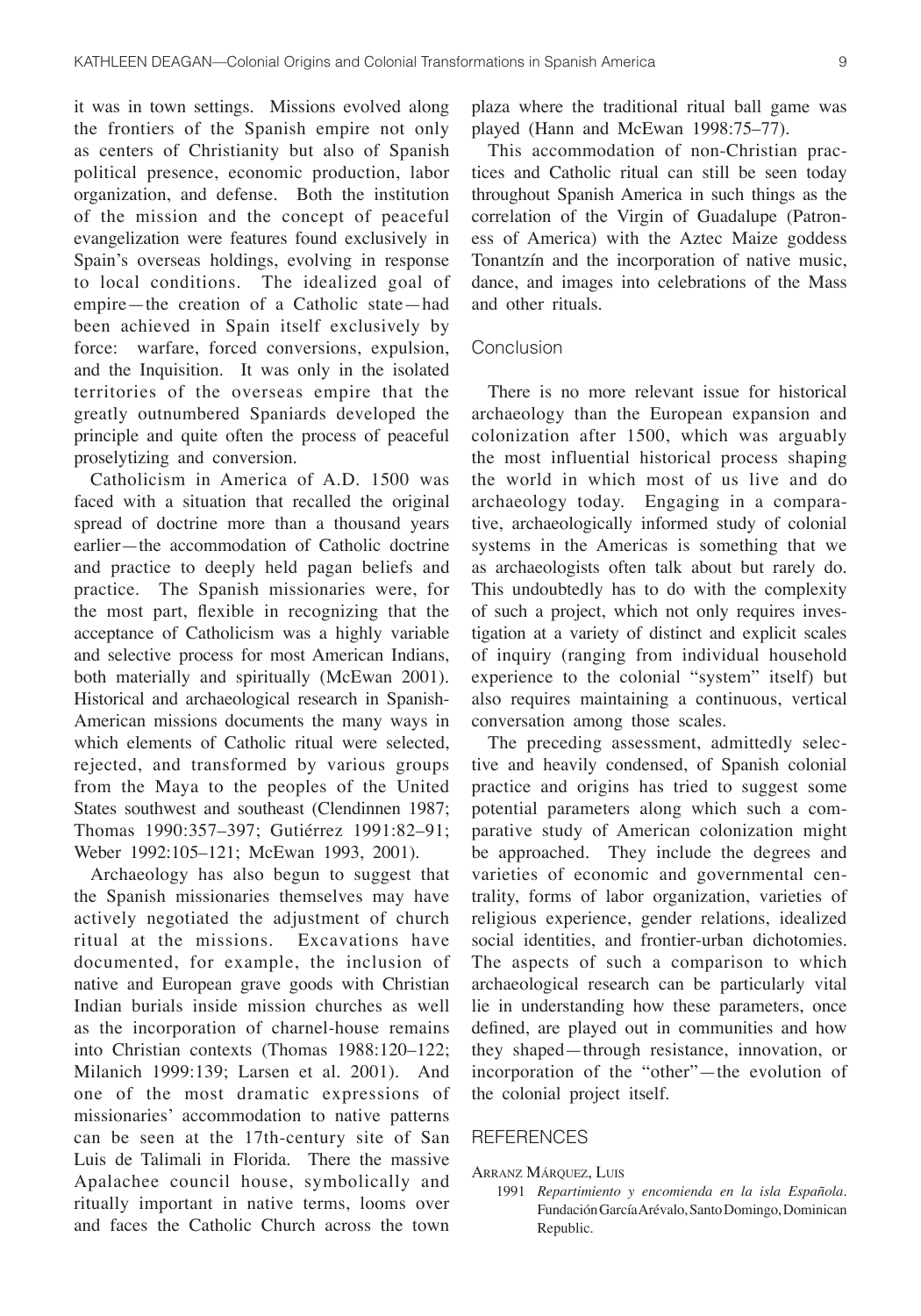#### AVERY, GEORGE

1997 *Pots As Packaging: The Spanish Olive Jar and Andalucian Transatlantic Commercial Activity, 16th– 18th Centuries*. Doctoral dissertation, Department of Anthropology, University of Florida, Gainesville. University Microfilms International, Ann Arbor, MI.

# AZNAR VALLEJO, EDUARDO

1983 *La integraciín de las Islas Canarias en la Corona de Castilla (1487–1526). Aspectos administrativos, sociales y económicos*. Ediciones Universidad de Sevilla, Seville, Spain.

#### BOYER, RICHARD

1997 Negotiating *Calidad*: The Everyday Struggle for Status in Mexico. In *Diversity and Social Identity in Colonial Spanish America: Native American, African and Hispanic Communities during the Middle Period*, Donna L. Ruhl and Kathleen Hoffman, editors, pp. 64–73. *Historical Archaeology*, 31(1):1–103.

#### BRADING, D. A.

1991 *The First America*. Cambridge University Press, Cambridge.

# BRAY, WARWICK (EDITOR)

1993 The Meeting of Two Worlds: Europe and the Americas 1492–1650. *Proceedings of the British Academy*, 81. Oxford University Press, Oxford.

## BUSHNELL, AMY TURNER

1989 Ruling the "Republic of Indians" in Seventeenth-Century Florida. In *Powhatan's Mantle: Indians in the Colonial Southeast*, Peter Wood, Gregory Waselkov, and M. Thomas Hatley, editors, pp. 134–150. University of Nebraska Press, Lincoln.

### CHANCE, JOHN K.

1978 *Race and Class in Colonial Oaxaca*. Stanford University Press, Stanford, CA.

CHARLTON, THOMAS, AND PATRICIA G. FOURNIER

 1993 Urban and Rural Dimensions of the Contact Period: Central Mexico 1521–1620. In *Ethnohistory and Archaeology: Approaches to Post-Contact Change in the Americas*, J. Daniel Rogers and Samuel Wilson, editors, pp. 201–222. Plenum Press, New York.

#### CHUECO GOITIA, FERNANDO, AND LEOPOLDO TORRES BÁLBAS

- 1981 *Planos de ciudades Ibéroamericanos y Filipinas*, *Vol. 1, Láminas*. Instituto de Estudios en Administración Local, Madrid, Spain.
- CLENDINNEN, INGA
	- 1987 *Ambivalent Conquests. Maya and Spaniard in Yucatan, 1517–1570*. Cambridge University Press, Cambridge, Great Britain.

# COOK, NOBLE DAVID

1998 *Born to Die: Disease and New World Conquest, 1492–1650*. Cambridge University Press, Cambridge, Great Britain.

CROSBY, ALFRED

- 1972 *The Columbian Exchange*. Greenwood, Westport, CT.
- CROUCH, DORA P., DANIEL J. GARR, AND AXEL I. MUNDIGO 1982 *Spanish City Planning in North America*. MIT Press, Cambridge, MA.
- DEAGAN, KATHLEEN
	- 1982 St. Augustine: America's First Urban Enclave. *North American Archaeologist*, 3(3):183–205.
	- 1983 *Spanish St. Augustine: The Archaeology of a Colonial Creole Community*. Academic Press, New York.
	- 1985 Spanish-Indian Interaction in Sixteenth-Century Florida and Hispaniola. In *Cultures in Contact*, W. Fitzhugh, editor, pp. 281–318. Smithsonian Institution Press and the Anthropological Society of Washington, Washington, DC.
	- 1988 The Archaeology of the Spanish Contact Period in the Caribbean. *Journal of World Prehistory*, 2(2): 187–233.
	- 1996 Colonial Transformations: Euro-American Cultural Genesis in the Early Spanish-American Colonies. *Journal of Anthropological Research*, 52(2):135– 160.
	- 2002a *Artifacts of the Spanish Colonies of Florida and the Caribbean, 1500–1800, Volume 2, Portable Personal Possessions*. Smithsonian Institution Press, Washington, DC.
	- 2002b *Artifacts of the Spanish Colonies of Florida and the Caribbean, 1500-1800, Volume 1, Ceramics, Glassware, and Beads*, updated from 1987 edition. Smithsonian Institution Press, Washington, DC.

DEAGAN, KATHLEEN (EDITOR)

1995 *Puerto Real: The Archaeology of a Sixteenth-Century Spanish Town in Hispaniola*. University Press of Florida, Gainesville.

DEAGAN, KATHLEEN, AND JOSÉ M. CRUXENT

2002 *Columbus's Outpost among the Taínos: Spain and America at La Isabela, 1493–1498*. Yale University Press, New Haven, CT.

## DILLEHAY, THOMAS, AND KATHLEEN DEAGAN (EDITORS)

1992 The Spanish Quest for Empire. *Antiquity*, 66 (250): 115–242. Oxford, Great Britain.

## DOBYNS, HENRY

- 1983 *Their Number Become Thinned: Native American Population Dynamics in Eastern North America*. University of Tennessee Press, Knoxville.
- DOMÍNGUEZ, LOURDES
	- 1984 *Arqueología Colonial Cubana. Dos estudios*. Editorial de Ciencias Sociales, Havana, Cuba.

ELLIOT, J. H.

1987 The Spanish Conquest. In *Colonial Spanish America*, L. Bethell, editor, pp. 1–58. Cambridge University Press, Cambridge, Great Britain.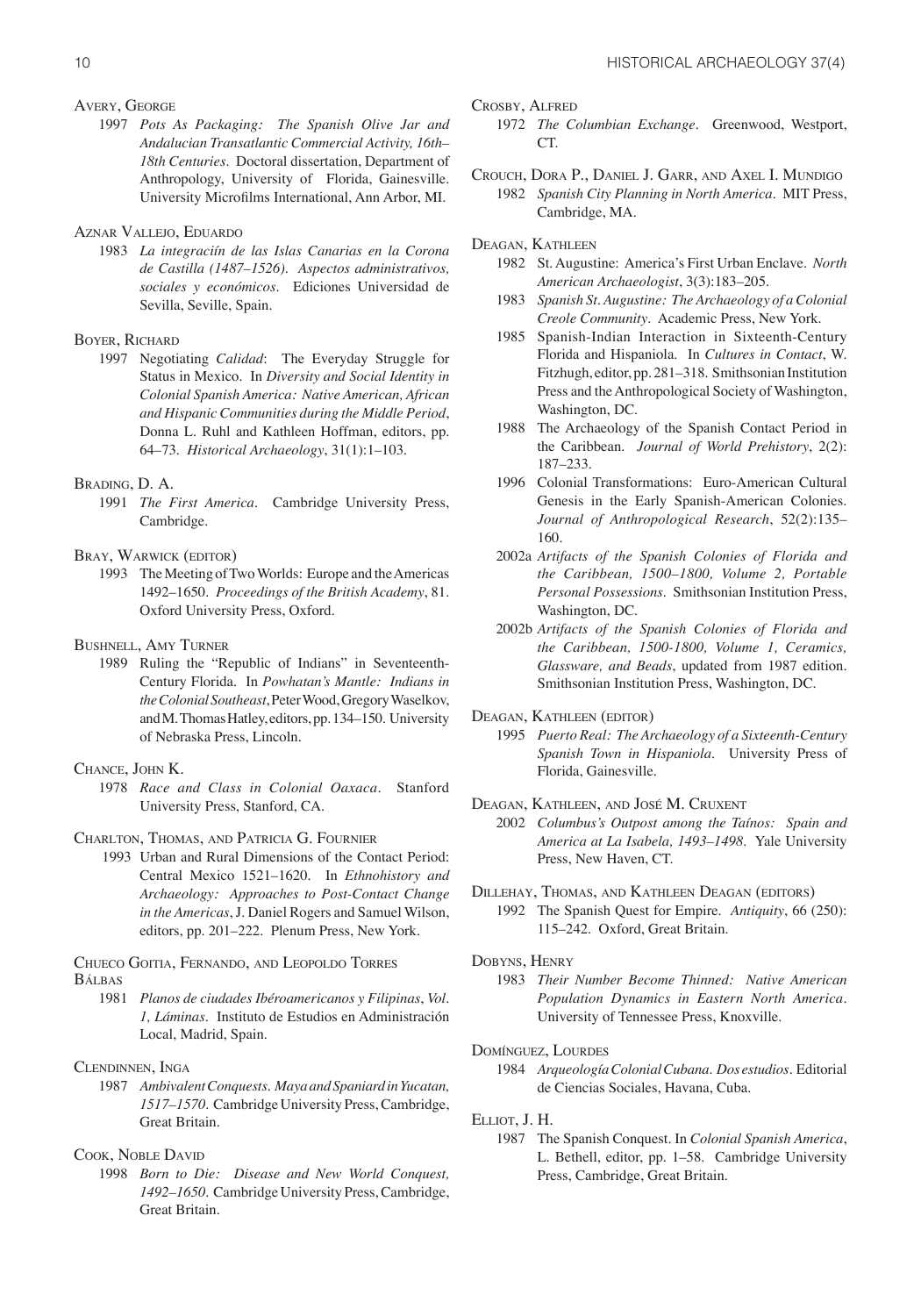ESTEVA-FABREGÁT, CLAUDIO

1995 *Mestizaje in Ibero-America*, John Wheat, translator. University of Arizona Press, Tucson.

## EWEN, CHARLES R.

1991 *From Spaniard to Creole: The Archaeology of Hispanic American Cultural Formation at Puerto Real, Haiti*. University of Alabama Press, Tuscaloosa.

# FARNSWORTH, PAUL, AND JACK S. WILLIAMS (EDITORS)

1992 The Archaeology of the Spanish Colonial and Mexican Republican Periods. *Historical Archaeology*, 26(1): 1–147.

# FLOYD, TROY

1973 *The Columbus Dynasty in the Caribbean 1492–1526*. University of New Mexico Press, Albuquerque.

#### FOSTER, GEORGE

1960 Culture and Conquest: America's Spanish Heritage. *Viking Fund Publications in Anthropology,* 27. Wenner Gren Foundation, New York.

#### FOURNIER, PATRICIA

1998 La cerámica colonial del templo mayor. *Arqueologia Mexicana*, 6 (31):52–59.

## FOWLER, WILLIAM J.

1991 The Political Economy of Indian Survival in Sixteenth-Century Izalco, El Salvador. In *Columbian Consequences, Vol. 3, The Spanish Borderlands in Pan-American Perspective*, D. H. Thomas, editor, pp. 187–204. Smithsonian Institution Press, Washington, DC.

## GARCÍA SAÍZ, MARÍA CONCEPCIÓN

1989 *Las castas (The Mexican Castes)*. Olivetti, Mexico City.

# GASCO, JANINE

1993 Socioeconomic Change within Native Society in Colonial Sononusco, New Spain. In *Ethnohistory and Archaeology: Approaches to Post-Contact Change in the Americas*, J. Daniel Rogers and Samuel Wilson, editors, pp. 163–180. Plenum Press, New York.

# GIBSON, CHARLES

- 1966 *Spain in America*. Harper and Row, New York.
- 1987 Indian Society under Spanish Rule. In *Colonial Spanish America*, L. Bethell, editor, pp. 361–399. Cambridge University Press, Cambridge, Great Britain.

#### GUTIÉRREZ, RAMÓN A.

1991 *When Jesus Came, the Corn Mothers Went Away: Marriage, Sexuality, and Power in New Mexico, 1500–1846*. Stanford University Press, Palo Alto, CA.

## HAMILTON, JENNIFER, AND WILLIAM HODGES

1995 The Aftermath of Puerto Real: Archeology at Bayahá. In *Puerto Real: The Archaeology of a Sixteenth-Century Spanish Town in Hispaniola*, K. Deagan, editor, pp. 377–418. University Press of Florida, Gainesville.

#### HANKE, LEWIS

1949 *The Spanish Struggle for Justice in the Conquest of America*. Little, Brown and Co., Boston, MA.

# HANN, JOHN, AND BONNIE G. MCEWAN

1998 *The Apalachee Indians and Mission San Luis*. University Press of Florida, Gainesville.

#### HENIGE, DAVID

1986 Primary Source by Primary Source? On the Role of Epidemics in New World Population. *Ethnohistory*, 33:293–312.

## HERNÁNDEZ TÁPIA, CONCEPCIÓN

1970 Despoblaciones de la isla de Santo Domingo en el siglo XVII. *Anuário de Estudios Americanos*, 27:281–320. Madrid, Spain.

#### HUSSEY, RAYMOND

1932 Text of the Laws of Burgos Concerning the Treatment of the Indians. *Hispanic American Historical Review*, 12:301–326.

## JONES, GRANT

1978 The Ethnohistory of the Guale Coast through 1684. In *The Anthropology of St. Catherines Island: 1. Natural and Cultural History*, D. H. Thomas, editor. *American Museum of Natural History Anthropological Papers*, 52(22).

#### HARING, CLARENCE H.

1947 *The Spanish Empire in America*. Harcourt, Brace and Jovanovitch, New York.

#### KESSELL, JOHN L.

1997 Restoring Seventeenth-Century New Mexico, Then and Now. *Historical Archaeology*, 31(1): 46–54.

#### KLEIN, HERBERT S.

1967 *Slavery in the Americas*, reprinted in 1989 by Elephant Paperbacks, Chicago, IL.

#### KONETZKE, RICHARD

- 1945 La emigración de mujeres españolas a America durante la época colonial. *Revista Internacional de Sociologia*, III (9):125–150. Madrid, Spain.
- 1946 El mestizaje y su importancia en el desarrollo de la población hispanoamericana durante la época colonial. *Revista de Indias*, 25:581–586. Madrid, Spain.

#### LANDERS, JANE G.

1990 African Presence in Early Spanish Colonization of the Caribbean and Southeastern Borderlands. In *Columbian Consequences, Vol. 2, Archaeological and Historical Perspectives on the Spanish Borderlands East*, D. H. Thomas, editor, pp. 315–328. Smithsonian Institution Press, Washington, DC.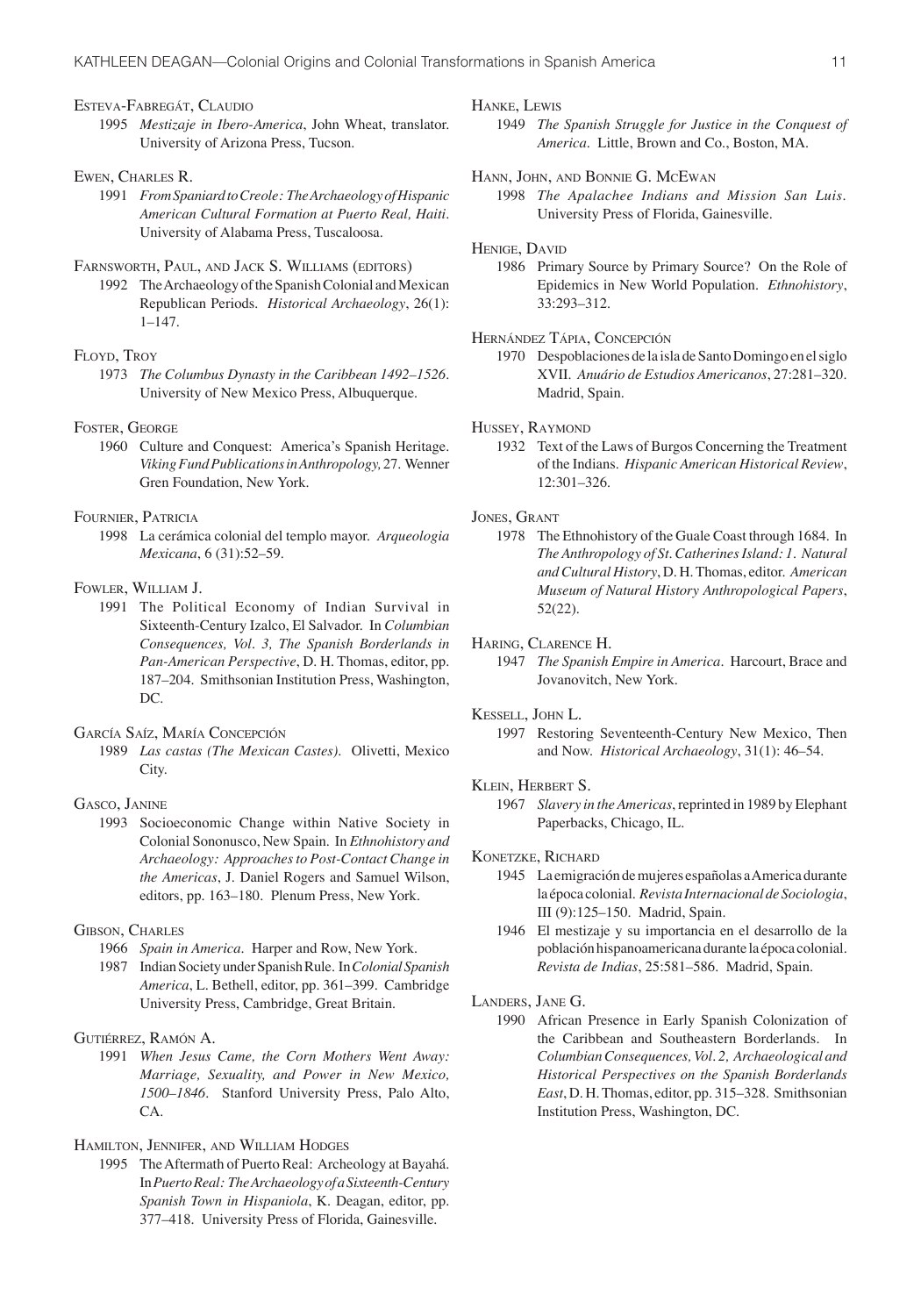LARSEN, CLARK, MARK C. GRIFFIN, DALE L. HUTCHINSON,

VIVIAN E. NOBLE, LYNETTE NORR, ROBERT F. PASTOR,

CHRISTOPHER B. RUFF, KATHERINE F. RUSSELL, MARGARET J. SCHOENINGER, MICHAEL SCHULTZ, SCOTT W. SIMPSON,

AND MARK F. TEAFORD

- 2001 Frontiers of Contact: Bioarchaeology of Spanish Florida. *Journal of World Prehistory*, 15(1):69–123.
- LISTER, FLORENCE, AND ROBERT LISTER
	- 1987 *Andalucian Ceramics in Spain and New Spain*. University of New Mexico Press, Albuquerque.

## LOCKHART, JAMES, AND STUART B. SCHWARTZ

1983 Early Latin America. *Cambridge Latin American Studies,* 46. Cambridge University Press, Cambridge, Great Britain.

#### LOUCKS, L. JILL

1993 Spanish-Indian Interaction in the Florida Missions: The Archaeology of Baptizing Springs. In *The Spanish Missions of La Florida*, B. G. McEwan, editor, pp. 193–216. University Press of Florida, Gainesville.

## LYNCH, JOHN

1969 *Spain under the Hapsburgs*. New York University Press, New York.

## LYON, EUGENE

1976 *The Enterprise of Florida*. University Press of Florida, Gainesville.

#### MANN, VIVIAN, THOMAS GLICK, AND JERRILYNN DODD (EDITORS)

1992 *Convivencia: Jews, Muslims, and Christians in Medieval Spain*. George Braziller and the Jewish Museum, New York.

#### MCALISTER, LYLE

1984 *Spain and Portugal in the New World*. University of Minnesota Press, Minneapolis.

### MCEWAN, BONNIE G.

- 1988 *An Archaeological Perspective on Sixteenth Century Spanish Life in the Old World and the Americas*. Doctoral dissertation, Department of Anthropology, University of Florida, Gainesville. University Microfilms International, Ann Arbor, MI.
- 1992 The Role of Ceramics in Spain and Spanish America during the 16th Century. *Historical Archaeology*, 26(1): 92–108.
- 2001 The Spiritual Conquest of La Florida. *American Anthropologist*, 103(3):633–644.

#### MCEWAN, BONNIE G. (EDITOR)

1993 *The Spanish Missions of La Florida*. University Press of Florida, Gainesville.

#### MILANICH, JERALD T.

1999 *Laboring in the Fields of the Lord: Spanish Missions and Southeastern Indians*. Smithsonian Institution Press, Washington, DC.

MILANICH, JERALD T., AND SUSAN MILBRATH (EDITORS)

- 1989 *First Encounters, Spanish Explorations in the Caribbean and the United States, 1492–1570*. University Press of Florida, Gainesville.
- MORALES PADRÓN, FRANCISCO 1992 *Andalucía y América*. Editorial MAPFRE, Madrid, Spain..
- MORNER, MAGNUS

1967 *Race Mixture in the History of Latin America*. Little, Brown and Co., Boston, MA.

### MOYA PONS, FRANK

1986 *Después de Colón: Trabajo, sociedad y política en la economía de oro*. Alianza Editorial, Madrid, Spain.

#### NASH, JUNE

1980 Aztec Women: The Transition from Status to Class in Empire and Colony. In *Women and Colonization: Anthropological Perspectives*, Mona Etienne and Eleanor Leacock, editors, pp. 134–148. Praeger Publishers, New York.

#### PAGDEN, ANTHONY

1992 Fabricating Identity in Spanish America. *History Today*, (42):44–50.

#### PARRY, JOHN H.

- 1964 *The Age of Reconnaissance*. Mentor Books, New York.
- 1966 *The Spanish Seaborne Empire*, reprinted in 1990 by University of California Press, Berkeley.

# PÉREZ DE TUDELA BUESO, JUAN

- 1954 La Negociación Colombina de las Indias. *Revista de Indias*, 57-58:289–357. Madrid, Spain.
- 1955 La quiebra de la factoría y el nuevo poblamiento de la Española. *Revista de Indias*, 60(15):208–210.

PHILLIPS, CARLA RAHN

- 1990 The Growth and Composition of Trade in the Iberian Empires, 1450–1750. In *The Rise of Merchant Empires*, James D. Tracey, editor, pp. 34–101. Cambridge University Press, Cambridge, Great Britain.
- RAMENOFSKY, ANN F.
	- 1987 *Vectors of Death: The Archaeology of European Contact*. University of New Mexico Press, Albuquerque.

#### REITZ, ELIZABETH J., AND BONNIE G. MCEWAN

1995 Animals and the Environment at Puerto Real. In *Puerto Real: The Archaeology of a Sixteenth-Century Spanish Town in Hispaniola*, K. Deagan, editor, pp. 287–334. University Press of Florida, Gainesville.

## RUHL, DONNA L., AND KATHLEEN HOFFMAN (EDITORS)

1997 Diversity and Social Identity in Colonial Spanish America: Native American, African, and Hispanic Communities during the Middle Period. *Historical Archaeology*, 31(1):1–103.